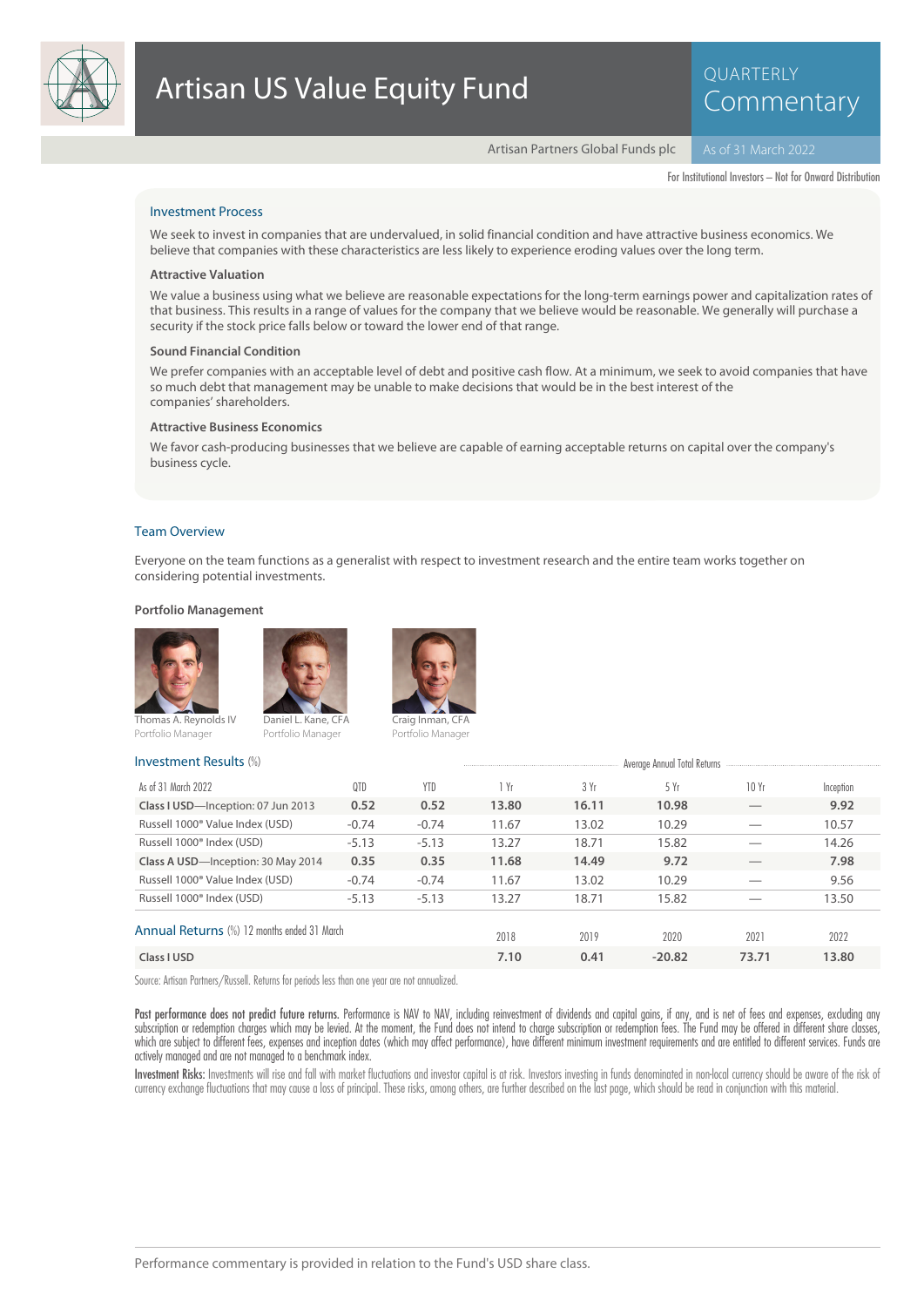

# Quarterly Commentary Artisan US Value Equity Fund<br>As of 31 March 2022

# Investing Environment

The start of a Fed tightening cycle amid multi-decade-high inflation and the advent of the Russia-Ukraine war—Europe's worst conflict since World War II—caused US equities to decline in Q1. As Russia is one of the largest energy producers and Ukraine is a major source of global food supply, the war has only intensified existing inflationary impulses brought on by pandemic-related supply disruptions and pro-growth government policies. Fears of higher interest rates and reduced credit availability due to tighter monetary policies were a hindrance for risk assets generally but especially for long-duration assets due to the attendant adjustments to discount rates applied to future earnings. One can see how a regime shift to tighter monetary conditions can make value stocks a veritable shelter in the storm as they are already valued by the market with more pessimistic assumptions. In Q1, the Russell 1000® Value Index returned -0.74% or more than 800bps better than the Russell 1000® Growth Index's -9.04% decline. Divergence in style returns was similar in the mid- and small-cap segments.

Despite value's recent outperformance, the growth index has still outperformed its value counterpart by over 1,000bps annualized over the past five years—underscoring just how strong growth stocks have performed in the recent cycle. As we've discussed in recent quarterly letters, the case for value in today's environment looks strong. In addition to historically attractive relative valuations, we believe the inflationary and interest rate backdrops favor cheaper assets and businesses having nearer term cash flows.

The worst performing sectors were consumer discretionary, technology and real estate due to in part to concerns about higher input costs and the impact of rising interest rates. Energy stocks rallied on higher oil and gas prices, leading all sectors by a wide margin with a 38% gain (based on the Russell 1000® Value Index). The materials sector also benefited from higher commodities prices, with notable strength in the metals & mining sub-sector.

The steep rise in inflation risks undercutting what has been a strong recovery since 2020. In addition to higher raw materials prices, tight labor markets are driving the fastest wage gains in a generation, while inflation that began in the goods sector due to supply-chain disruptions has broadened to services. Inflation has proven stickier than policy makers had anticipated. Consequently, the Federal Reserve and other major central banks now find themselves, in their own words, "behind the curve" in their fight against inflation. In Q1, the Fed began monetary policy tightening; it raised its benchmark rate for the first time since 2018 with a 25bps increase. However, it has much further to go with multiple 50bps hikes expected in addition to quantitative tightening—signaling its intention to shrink its balance sheet by up to \$95 billion per month.

While many of us have resumed some semblance of "normal" living—returning to the office, attending sporting events or eating out—the pandemic has not ended. That is, COVID-19 has not yet become endemic, a term epidemiologists use to describe a disease in which overall infection rates in a population are static and predictable. Case counts have been receding globally after the omicron-variant wave peaked in January, but it's not clear whether this trend will continue, nor how much of the improvement has been due to vaccinations, seasonality, mutations in the virus, herd immunity or other factors. What we do know is COVID continues to be highly disruptive to supply chains, particularly in China where the government's zero-COVID policy has resulted in severe

lockdowns in its largest cities, resulting in idle factories and clogged ports.

## Performance Discussion

Our portfolio outperformed its benchmark in Q1. We were pleased to see positive stock selection come through this quarter. Over the long run, we believe stock picking should be the largest contributor to relative performance as ultimately that's what we hang our hat on as bottom-up fundamentals-based investors. However, like in Q4 2021, sector positioning hindered relative returns. In Q4, our outsized weighting in the communication services sector was a hindrance. In Q1, our heavier exposure to consumer discretionary stocks worked against us.

Top contributors included EOG Resources, Berkshire Hathaway and Vertex Pharmaceuticals. EOG is a US shale-focused E&P company. Value investing can often be uncomfortable. One of those periods was in late 2020 when there was considerable skepticism regarding the energy industry's prospects. As energy prices have recovered and the industry adjusts to the new supply and demand dynamics, investors have begun to appreciate the earnings power of these businesses. EOG has a low-cost production position and a strong balance sheet which enabled the company to increase production capabilities during the downturn. EOG's management focuses on return on invested capital and cash flow generation, which distinguishes it from most of the company's competitors.

Conglomerate Berkshire Hathaway (BRK) continues to benefit from its stake in tech goliath Apple, a rewarding investment made in 2018 for \$36 billion that has grown to more than \$150 billion. Apple is now Berkshire's third-largest business after insurance and railroads. Despite a reputation for eschewing tech stocks he doesn't understand, Warren Buffett warmed up to Apple with the help of his investing partners Todd Combs and Ted Weschler. Apple's highly sticky ecosystem based around a proprietary operating system and a dominant competitive position in smartphones has driven substantial value over time, with much of that value returned to shareholders in the form of share buybacks and dividends. Aside from Apple, BRK's railroad business should be a prime beneficiary of today's higher commodities price environment. Additionally in late March, the company announced the acquisition of insurer Alleghany for \$11.6 billion—BRK's biggest deal since 2016 although still a small share of its \$146 billion in cash as of the end of 2021. As a former shareholder, we believe Alleghany was a good use of cash, purchased at just 1.26X book value.

Biotechnology firm Vertex Pharmaceuticals dominates the market for treatment of cystic fibrosis (CF) with limited competition. In addition to solid growth in CF revenues that has driven better-thanexpected results, positive progress in its development pipeline has lifted shares. At the time of our Q2 2021 purchase, the stock was under pressure due to regulatory hurdles and Vertex's decision not to pursue late-stage development of VX-864 after an unexpectedly unfavorable outcome. VX-864 is designed to treat alpha-1 antitrypsin deficiency (AATD), which is an inherited disorder with a strong correlation to pediatric liver disease. Irrespective of Vertex's AATD pipeline, the company has nearly two decades of patent protection remaining for its CF franchise. Management maintains a healthy reserve of cash and is focusing on research and development. We believe near-term growth is likely to be driven by Vertex's expanding geographic presence and expansion of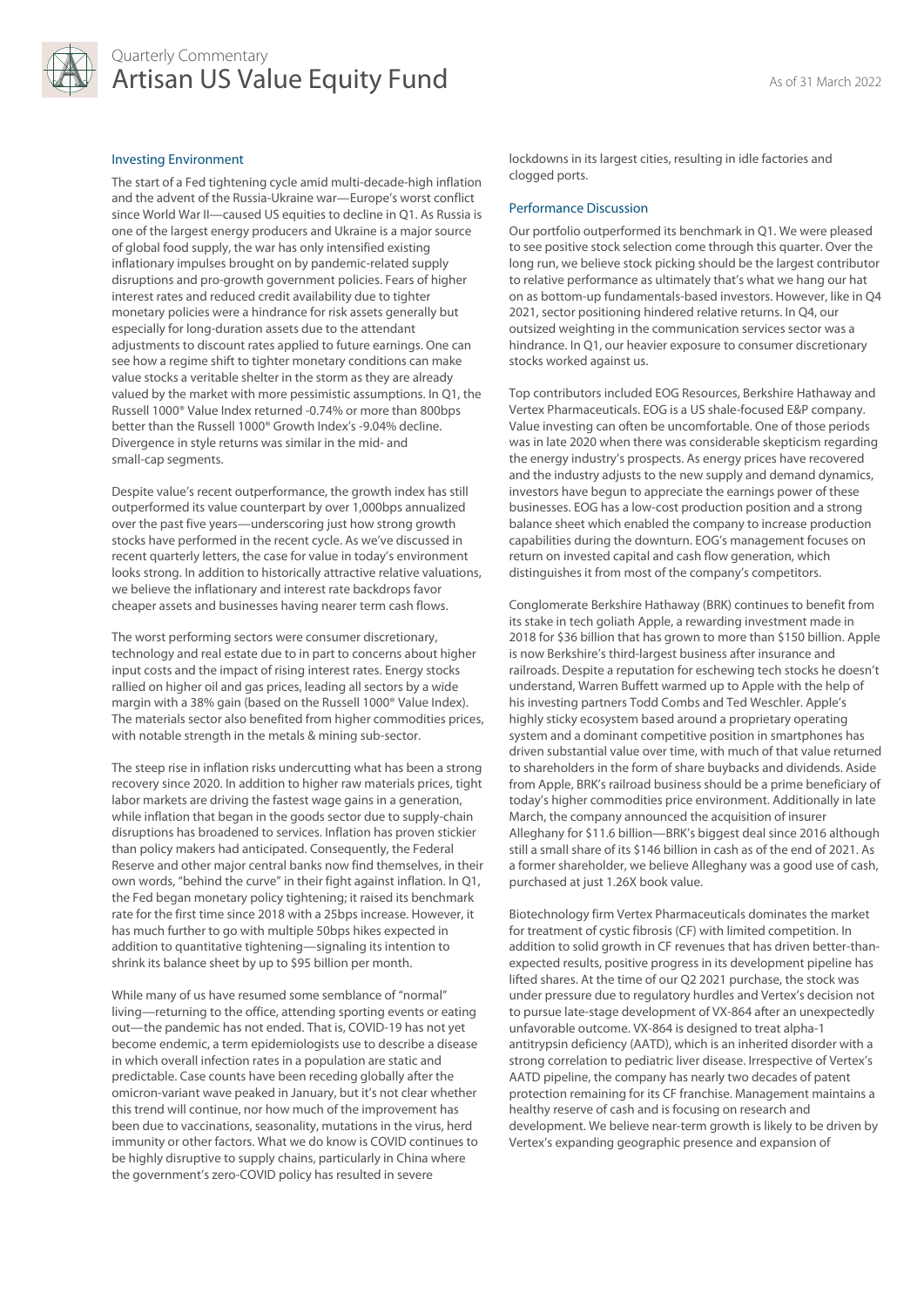medicines to lower age groups with long-term gains rising from the company's diversifying pipeline.

Among our biggest detractors in Q1 were Meta Platforms (formerly known as Facebook) and NXP Semiconductors.

With regard to Meta Platforms, the company's social media business is facing challenges from increased TikTok competition and changes to Apple's iOS mobile operating system that make it harder for platforms and apps to track users across other apps and websites—a potential \$10 billion hit to 2022 sales. While we don't minimize these long-term headwinds, we believe the stock's selloff is substantially overdone. Meta now trades at a meaningful discount to the S&P 500® Index, both on price to earnings and enterprise value to EBIT—but we don't believe Meta's issues are necessarily worse than those of the rest of the market. Thus, we've been actively adding to our position during the current downdraft. Facebook is still a highly successful enterprise generating \$130 billion of revenue annually on a run-rate basis, with a fortress balance sheet consisting of \$48 billion in cash and zero debt to help it navigate its future course.

NXP is a leading supplier of high performance mixed-signal and digital integrated circuits to a variety of end markets such as automotive, identification, mobile, consumer, computing and wireless infrastructure. The semiconductors space has historically been quite cyclical, with stocks trading volatilely based on expectations around the supply and demand cycle. NXP and other semi stocks were weak in Q1 as investors anticipate currently robust order growth and pricing to subside as supply normalizes. While we appreciate the cyclical factors in play, there are secular dynamics that should smooth demand. Secular trends toward increasing semiconductor content across a range of applications are driving accelerated growth rates in the company's key end markets augmenting an already favorable cyclical backdrop with characteristic low inventory levels. In automotive—its largest segment—semiconductor content per car continues to increase each year due to the trends in electrification, connectivity and advance driver-assistance systems. Similar trends are occurring in its industrial and IoT businesses. These secular tailwinds not only dampen the business's traditional cyclicality but raise its margin profile. With strong competitive positioning in several growing verticals, robust cash flow and a disciplined capital allocation policy, we remain investors.

## Portfolio Activity

We initiated a new position in Netflix in Q1. Netflix is a global leader in video streaming. Historically, Netflix hasn't screened as a value stock given its lofty market value justified by sanguine expectations around subscriber growth and disruption of legacy cable and broadcast media. However, expectations have changed considerably as the enterprise value has fallen by more than half. When we initiated our purchase in Q1, the stock was selling at a decade low on a per subscriber basis. As we write this letter in mid-April, the stock suffered additional declines after the company reported subscriber losses for the first time in its history and increasing competition from other streaming services. There are valid questions about Netflix's slowing subscriber growth (it still expects to have positive net subscriber adds this year) and pricing power, but the stock looks cheap based on the company's many years of content investments, large subscriber base and significant runway of growth over the next decade. Besides an attractive valuation, the company also meets our margin of safety criteria for

being "better" and "safer." Netflix has a winning business model and benefits from distinct scale advantages: lower marketing costs per subscriber, greater purchasing power for content, the broadest audience (appeals to talent in the industry), the most data and a growing library of owned content resulting in the lowest churn in the industry. In Netflix's early years, the financial model was risky as it burned significant amounts of cash and had low operating margins. Netflix's growth through the years has now positioned the business to generate free cash flow despite aggressive content investments. With \$6 billion of cash and \$15 billion of debt, Netflix has net debt to EBITDA of only 1.25X. Netflix also covers interest charges by 9X. Additionally, the subscription-based model is less cyclical than other media operations that are reliant on hit movies or cyclical ad revenue. We added to our position in April.

We exited elevator manufacturer Otis Worldwide. Otis was a spinoff of Raytheon Technologies in 2020 that resulted in us having a small position. Wanting to remain disciplined with our name count in this portfolio, we sold Otis this quarter. We also trimmed on strength our positions in aerospace and defense company Raytheon and derivatives exchanges operator CME Group.

# Perspective

Macro influences have dominated the equities market in recent quarters. The continuing pandemic and policy responses, the resulting high inflation, consternation about the Fed, and the emergence of geopolitical risks have all been front and center as of late. We are not economists and don't attempt to predict the macro environment. We would also make the not-so-bold observation that economists aren't able to either. Instead, we seek to be opportunistic investors. Dislocations in the marketplace interest us, and we can capitalize on that volatility because we use a differentiated approach with a longer time horizon. If you have a longer term investment horizon and focus on the business elements that matter instead of making behavioral errors, we believe you can take advantage of the market's episodic tantrums.

Even though we're value investors, we won't buy any business just because it's selling statistically cheap. The business and the balance sheet also matter. We look for companies with attractive returns on capital, pricing power and free cash flow generation. Our focus on high returns on capital and lower costs of capital is particularly relevant in today's inflationary environment. It's also important that companies have buffers in times of stress because we don't want the balance sheet impinging on the company's decision making. We view investing as an exercise in probabilities, where you want to maximize your odds of success. We believe combining these three factors provides us the opportunity to stack the odds in our favor, by getting the business on our side, balance sheet on our side and valuation on our side. It's an approach that was designed irrespective of the macro environment.

## ARTISAN CANVAS

Timely insights and updates from our investment teams and firm leadership Visit www.artisancanvas.com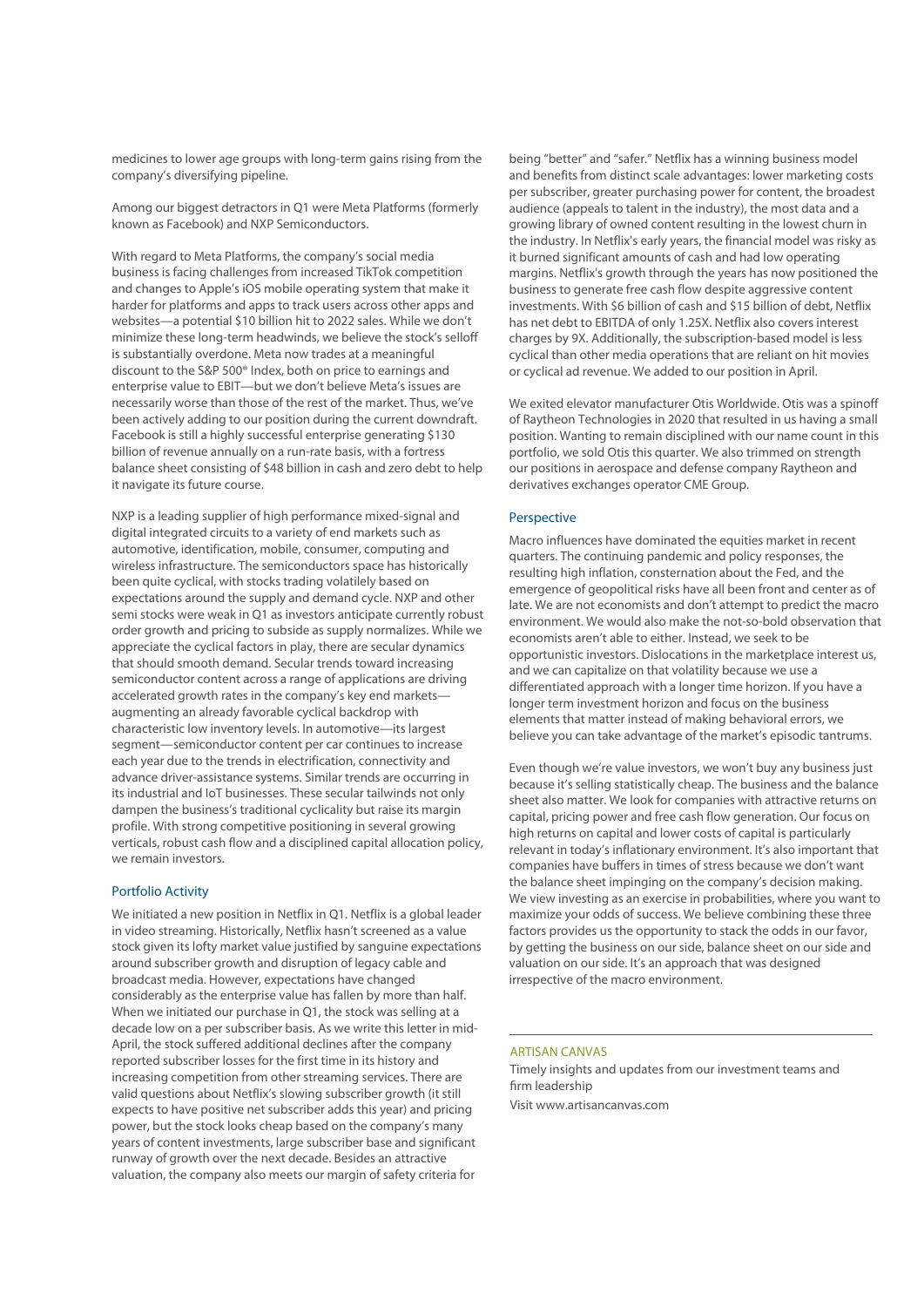# **For more information:** Visit www.artisanpartners.com

Current and future portfolio holdinas are subiect to risk. International investments involve special risks, includina currency fluctuation, lower liquidity, different accountina methods and economic and political systems, higher transaction costs. These risks typically are greater in emerging markets. Securities of small- and medium-sized companies tend to have a shorter history of operations, be more volatile and less liquid and may have underperformed securities of large companies during some periods. Value securities may underperform other asset types during a given period. Investments will rise and fall with market fluctuations and investor capital is a risk. The costs associated with this fund will impact your return over time. These risks, among others, are further described in the Fund Documents.

# This is a marketing communication. Further fund details, including risks, fees and expenses, and other information, such as ESG practices, are set out in the current Prospectus, Supplements, Key Investor Information Documents (KIIDs) and other documentation (collectively, the Fund Documents), which can be obtained by calling +44 (0) 207 766 7130 or visiting www.apgfunds-docs.com. Please refer to the Fund Documents and consider all of a fund's characteristics before making any final investment decisions.

This summary represents the views of the portfolio manggers as of 31 Mar 2022. Those views may change, and the Fund disclaims any obligation to advise investors of such changes. Portfolio holdings are displayed in the cont marketing the fund shares and not the marketing of underlying portfolio securities. The holdings mentioned above comprise the following percentages of the Fund's total net assets as of 31 Mar 2022: EOG Resources Inc 4.9%, Hathaway Inc 3.9%, Vertex Pharmaceuticals Inc 3.8%, Meta Platforms Inc 4.2%, NXP Semiconductors NV 2.3%, Netflix Inc 2.1%, Raytheon Technologies Corp 2.4%, CME Group Inc 2.1%. Securities named in the Commentary, but not listed here are not held in the Fund as of the date of this report. Portfolio holdings are subject to change without notice and are not intended as recommendations of individual securities.

Attribution is used to evaluate the investment management decisions which affected the portfolio's performance when compared to a benchmark index. Attribution is not exact, but should be considered an approximation of the contribution of each of the factors considered.

The Global Industry Classification Standard (GICS®) is the exclusive intellectual property of MSCI Inc. (MSCI) and Standard & Poor's Financial Services, LLC (S&P). Neither MSCI, S&P, their affiliates, nor any of their thir ("GICS Parties") makes any representations or warranties, express or implied, with respect to GICS or the results to be obtained by the use thereof, and expressly disclaim all warranties, including warranties of accuracy, merchantability and fitness for a particular purpose. The GICS Parties shall not have any liability for any direct, indirect, special, punitive, consequential or any other damages (including lost profits) even if notified

Russell 1000® Value Index measures the performance of US large-cap companies with lower price/book ratios and forecasted growth values. Russell 1000® Index measures the performance of roughly 1,000 US large-cap companies. Russell 1000® Growth Index measures the performance of US large-cap companies with higher price/book ratios and forecasted growth values. S&P 500® Index measures the performance of 500 US companies focused on the large-cap sector of the market. The index(es) are unmanaged; include net reinvested dividends; do not reflect fees or expenses; and are not available for direct investment.

Frank Russell Company ("Russell") is the source and owner of the trademarks, service marks and copyrights related to the Russell Indexes. Russell® is a trademark of Frank Russell Company. Neither Russell nor its licensors liability for any errors or omissions in the Russell Indexes and/or Russell ratings or underlying data and no party may rely on any Russell Indexes and/or Russell ratings and/or authing and for party may rely on any Russel distribution of Russell Data is permitted without Russell's express written consent. Russell does not promote, sponsor or endorse the content of this communication.

The S&P 500® ("Index") is a product of S&P Dow Jones Indices LLC ("S&P DJI") and/or its affiliates and has been licensed for use. Copyright © 2022 S&P Dow Jones Indices LLC, a division of S&P Global, Inc. All rights reserv Redistribution or reproduction in whole or in part are prohibited without written permission of S&P Dow Jones Indices LLC. S&P® is a registered trademark of S&P Global and Dow Jones® is a registered trademark of Dow Jones® Trademark Holdings LLC ("Dow Jones"). None of S&P DJJ, Dow Jones, their affiliates or third party licensors makes any representation or warranty, express or implied, as to the ability of any index to accurately represent t or market sector that it purports to represent and none shall have any liability for any errors, omissions, or interruptions of any index or the data included therein.

Book Value is the net asset value of a company, calculated by total assets minus intangible assets and liabilities. Free Cash Flow is a measure of financial performance calculated as operating cash flow minus capital expen Margin of Safety, a concept developed by Benjamin Graham, is the difference between the market price and the estimated intrinsic value of a business. A large margin of safety may help guard against permanent capital loss a improve the probability of capital appreciation. Margin of safety does not prevent market loss—all investments contain risk and may lose value. Return on Invested Capital (ROIC) is a measure of how well a company generates flow relative to capital invested in the business. Price-to-Earnings (P/E) is a valuation ratio of a company's current share price compared to its pershare earnings. Enterprise Value (EV) is a measure of a company's value. Before Interest & Tax (EBIT) is an indicator of a company's profitability, calculated as revenue minus expenses, excluding tax and interest. Earnings Before Interest, Taxes, Depreciation and Amortization (EBITDA) is an ind a company's financial performance which is calculated by looking at earnings before the deduction of interest expenses, taxes, depreciation and amortization.

This material is provided for informational nurroses without regard to your particular investment needs and shall not be construed as investment at tax advice on which you may rely for your investment decisions Investors s their financial and tax adviser before making investments in order to determine the appropriateness of any investment product discussed herein. In no event shall Artisan Partners have any liability for direct, indirect, sp punitive, consequential (including, without limitation, lost profits) losses or any other damages resulting from the use of this material.

Artisan Partners Limited Partnership (APLP) is an investment adviser registered with the U.S. Securities and Exchange Commission (SEC). Artisan Partners UK LLP (APUK) is authorized and regulated by the Financial Conduct Au is a registered investment adviser with the SEC. APEL Financial Distribution Services Limited (AP Europe) is authorized and regulated by the Central Bank of Ireland. APLP, APUK and AP Europe are collectively, with their pa and affiliates, referred to as Artisan Partners herein. Artisan Partners is not registered, authorised or eligible for an exemption from registration in all jurisdictions. Therefore, services described herein may not be av jurisdictions. This material does not constitute an offer or solicitation where such actions are not authorised or lawful, and in some cases may only be provided at the initiative of the prospect. Further limitations on th products or services described herein may be imposed.

APLP is the investment manager of Artisan Partners Global Funds PIc (APGF), an umbrella type open-ended investment company with variable capital having segregated liability between its sub-funds, incorporated with limited outhorized in Ireland by the Central Bank of Ireland as an Undertaking for Collective Investments in Transferable Securities (UCITS) under registration number 485593. APUK and AP Europe are the distributors for APGF. This not intended for use within the US or with any US persons. The Fund shares described herein are not and will not be, registered under the US Securities Act of 1933 and may not be sold to or for the benefit of any US person

This material is only intended for investors which meet qualifications as institutional investors as defined in the applicable jurisdiction where this material is received, which includes only Professional Clients or Eligi defined by the Markets in Financial Instruments Directive (MiFID) where this material is issued by APUK or AP Europe. This material is not for use by retail investors and may not be reproduced or distributed without Artisa permission.

In the United Kinadom, issued by APUK, 25 St. James's St., Floor 3, London SW1A 1HA, registered in England and Wales (LLP No. OC351201). Registered office: Reading Bridge House, Floor 4, George St., Reading, Berkshire RG1 8LS. In Ireland, issued by AP Europe, Fitzwilliam Hall, Fitzwilliam Pl, Ste. 202, Dublin 2, D02 T292. Registered office: 70 Sir John Rogerson's Quay, Dublin 2, D02 R296 (Company No. 637966).

Australia: This material is directed at wholesale clients only and is not intended for, or to be relied upon by, private individuals or retail investors. Artisan Partners Australia Pty Ltd is a representative of APLP (ARBN APLP and APUK are respectively regulated under US and UK lows which differ from Australian lows and are exempt from the requirement to hold an Australian financial services license under the heurtesine property in the cont Corporations Act 2001 in respect to financial services provided in Australia. No cooling off regime applies to an acquisition of the interests in any funds managed by Artisan Partners described herein. Austria: The shares and in each Fund's prospectus and the related documents have not and may not be offered or sold, directly or indirectly, to the public in the Republic of Austria. Each Fund's prospectus has not been and will not be submitt Oesterreichische Kontrollbank Aktienasellschaft and has not been prepared in accordance with the Austrian Capital Markets Act (Kapitalmarktaesetz) or the Austrian Investment Funds Act (Investmentfondsaesetz). Each is there prospectus pursuant to the Capital Markets Act or the Investment Funds Act. Brazil: Shares in the Fund may not be offered or sold to the public in Brazil. Accordinaly, the Fund shares have not been nor will be registered w .<br>Brazilian Securities Commission - CVM nor have they been submitted to the foregoing gaency for approval. Documents relating to the Fund shares, as well as the information contained therein, may not be supplied to the pub as the offering is not a public offering of securities in Brazil, nor used in connection with any offer for subscription or sale of securities to the public in Brazil. Baillwick of Guernsey: This material is only being, an available in or from within the Bailiwick of Guernsey to persons licensed under the Protection of Investors Law, 1987, the Banking Supervision Law, 1994, the Regulation of Fiduciaries, Administration Businesses and Company etc. Law, 2000 or the Insurance Managers and Insurance Intermediaries Law, 2002. Canada: This material is distributed in Canada by APLP and/or Artisan Partners Distributors LLC, which conducts activities in Canada under ex from the dealer, portfolio manager and investment fund manager registration requirements of applicable Canadian securities laws. This material does not constitute an offer of services in circumstances where such exemptions allahle APIP advisory services are available only to investors that public as "permitted clients" under applicable Conadian serurities laws Investment in the securities of Funds managed and distributed by APIP and /or Arti Distributors LLC may only be made by eligible private placement purchasers that qualify as "accredited investors" and "permitted clients" under applicable Canadian securities laws and pursuant to Canadian private placement documents, which are available upon request. This material is not, and under no circumstances should it be construed as, a private placement offering document, advertisement or public offering of securities in Canada. No s commission or similar authority in Canada has reviewed this material or in any way passed upon the merits of any securities referenced herein and any representation to the contrary is an offence. Chile: Esta oferta privada las disposiciones de la norma de carácter general nº 336 de la superintendencia de valores y seguros, hoy comisión para el mercado financiero. Esta oferta versa sobre valores valores no inscritos en el registro de valores volves extraoners que lleva la comisión para el mercado financiero, por la que tales valores no están sujetos a la fiscalización de ésta: por tratar de valores no inscritos no existe la obligación para altre del emisor de información pública respecto de los valores sobre los que versa esta oferta; estos valores no podrán ser objeto de oferta pública mientras no sean inscritos en el registro de valores correspondiente. Hong Kong: This materi